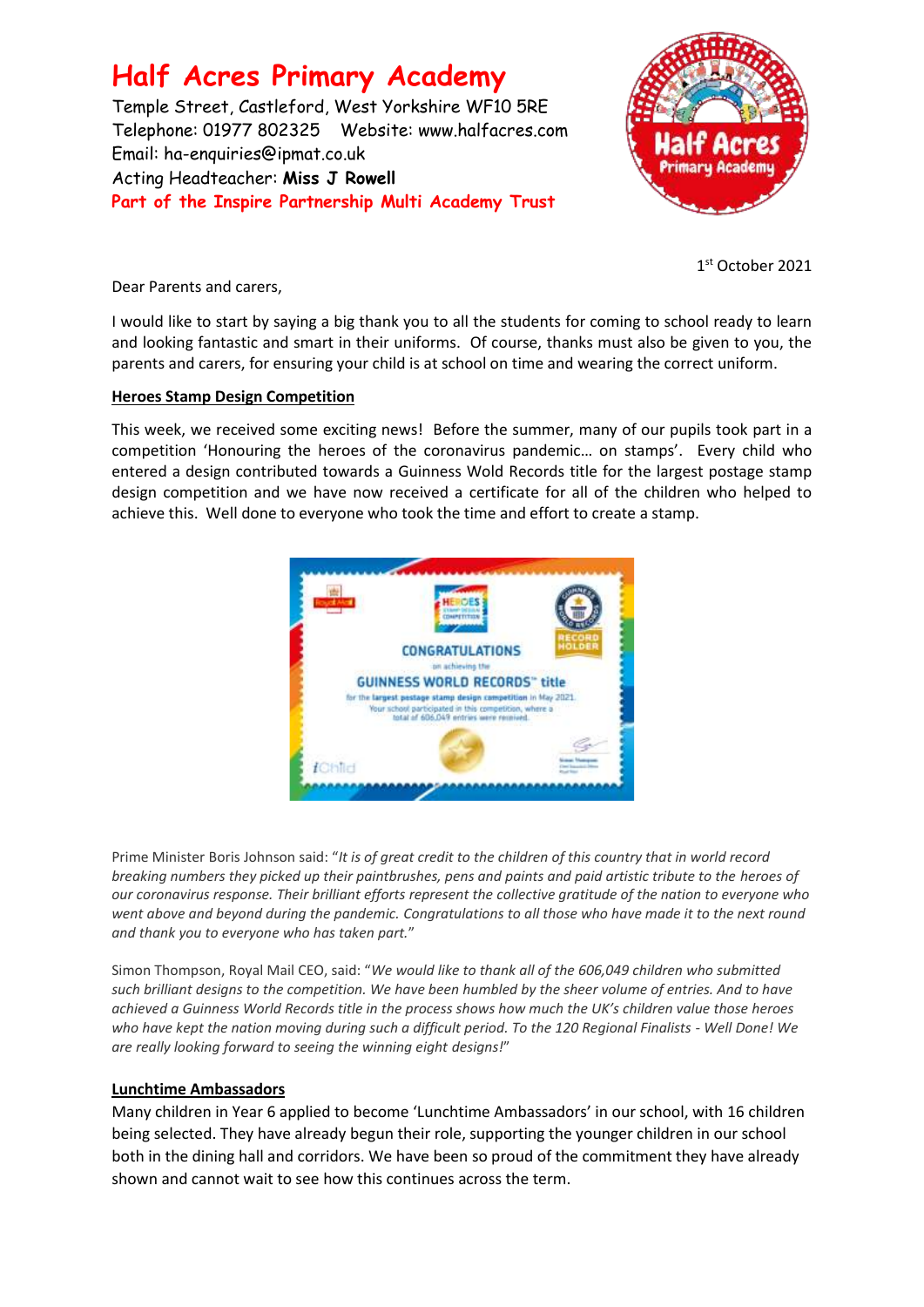#### **Library Visits**

Over the coming weeks, Years 1, 2, 3 and 4 will be visiting Castleford library where they will participate in activities including listening to stories read by a local author and librarians. This is an exciting opportunity for the children to learn about our local library. Please look out for the letters we will be sending out.

# **Labelling Packed Lunch Boxes**

Thank you for ensuring that your child's packed lunch box is labelled with their name and class. This has really helped lunchtimes to run smoothly.

# **Flu Immunisations**

Flu immunisation letters have been sent home alongside a form that is required to be completed and returned. Thank you to the families who have already done this promptly. Please be reminded that the form needs to be in school by Monday 4th October.

# **Parent/carer consultations**

This term, we will be carrying out parent/carer consultations via telephone calls. These meetings are important so that teachers can communicate to you how your child has settled back into school, how they are achieving and to share their next steps. Calls will be during the week commencing 18<sup>th</sup> October. From next week, you will be able to book a 10 minute time slot with your child's teacher when you are dropping off / picking up.

# **Job Vacancy - Lunchtime Supervisor Role**

We are currently looking to appoint 1 new lunchtime supervisor to join our school team. Please see the attached advert attached or the school website for further information.

#### **Attendance**

Thank you for arriving promptly and attending school every day. We are pleased to share the weekly attendance for each class.

| Class        | % Attendance this Week   |
|--------------|--------------------------|
| Nursery am   | 88%                      |
| Nursery pm   | 91.11%                   |
| <b>YRM</b>   | 82.13%                   |
| YRN          | 91.07%                   |
| 1Κ           | 94.67%                   |
| 1W           | 91.67%                   |
| 2C           | 97.69%<br>⊕<br><u>ΣΣ</u> |
| 2S           | 92.59%                   |
| 3AB          | 94.14%                   |
| 3M           | 89.93%                   |
| 4Mc          | 89.70%                   |
| 5BW          | 92.41%                   |
| 5R           | 90.67%                   |
| 60           | 94.67%                   |
| Whole School | 91.74%                   |

Unfortunately, this week we only have one class above our target percentage of 97%  $\bullet$ . A special congratulations to Class 2C  $\frac{1}{2}$  who have the highest percentage for the second week running!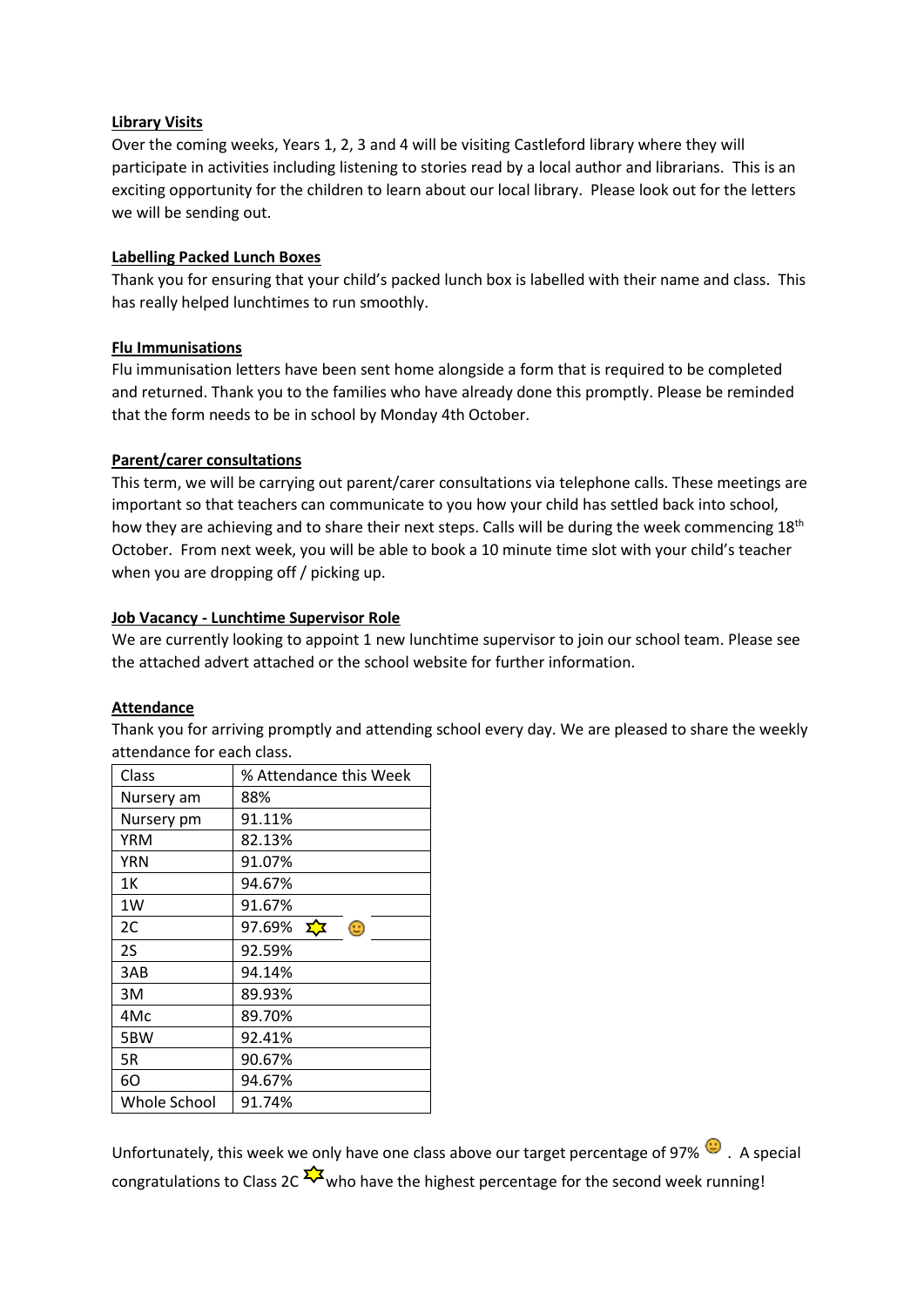# **Twitter**

Please follow our Twitter page on @IPMATHalf\_Acres or

https://twitter.com/IPMATHalf Acres to see school updates. We also celebrate our Star of the Week and Class Dojo Champion winners on this each week.

# **Important information about Office Contact**

Thank you for using email or phone contact as the main way to communicate with the school office. This is helping to keep face to face visits to reception to a minimum and is supporting us with ensuring that the office runs smoothly.

I hope you have an enjoyable weekend.

Kind regards,

Miss J Rowell

Acting Headteacher